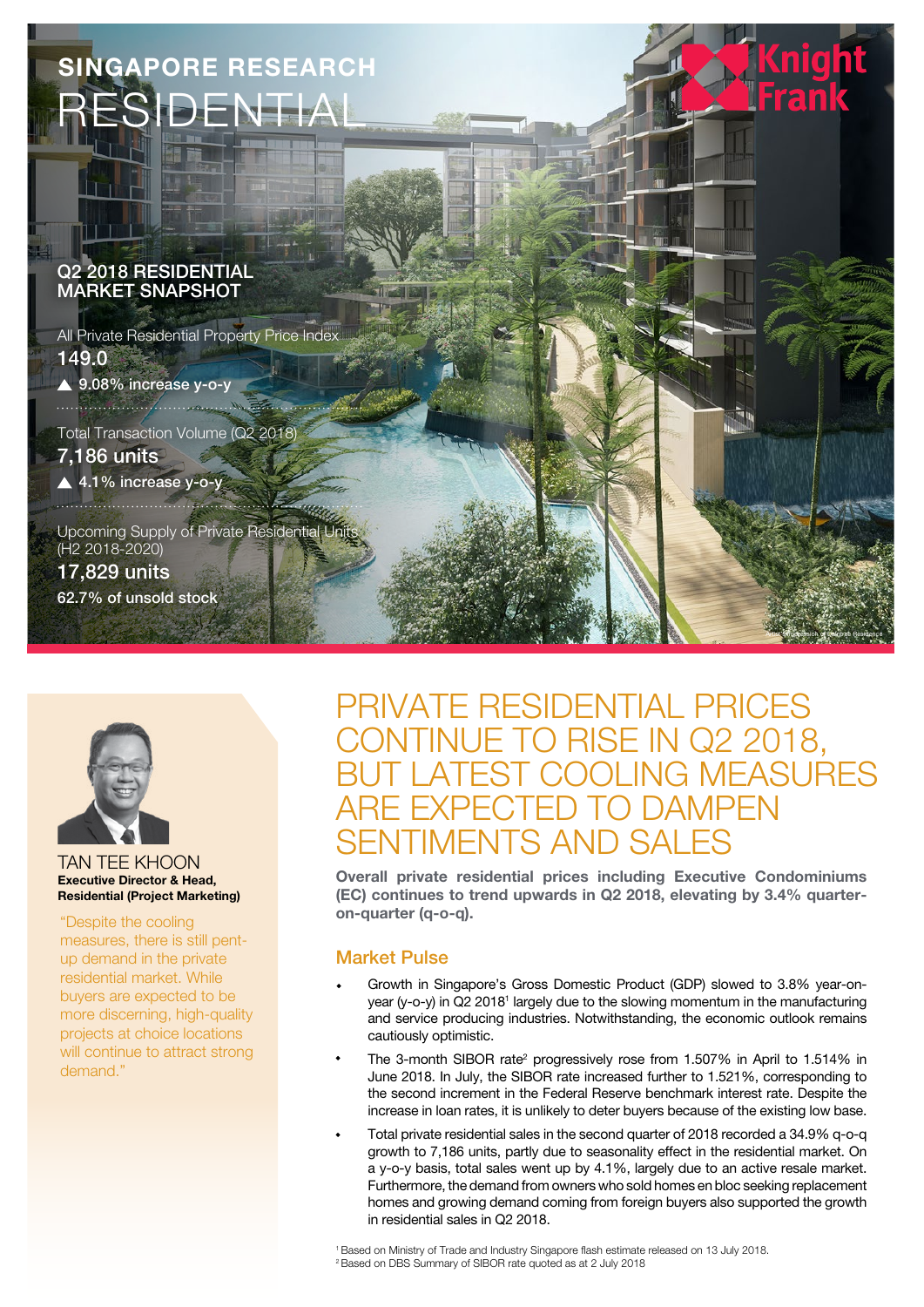

### Private residential property prices (including EC) continued to grow, increasing 9.1% y-o-y in Q2 2018



Note: Data is obtained from the URA Quarterly Statistics Q2 2018

- Private residential property prices maintained the growth momentum in Q2, and the magnitude and speed of price appreciation within H1 2018 was significant. Private residential property price index (including Executive Condominiums) rose by 7.4% in the first six months of the year, and prices in Q2 2018 was only 3.6% off the peak in Q3 2013.
- Prices for landed homes rose at a faster pace of 4.1% q-o-q than prices for nonlanded private homes of 3.2% q-o-q in Q2, after lagging behind in Q1.
- The prices of non-landed private residential homes in the Rest of Central Region (RCR) registered a 5.6% q-o-q growth in Q2 2018, the highest rate of increase since Q1 2010. The increase in price was largely due to the price discovery process in the market, as there were limited new private homes launched in RCR in Q1. Overall, prices of non-landed private residential homes for all market segments went up by similar magnitudes in H1 2018.

## Growth in transaction volume in Q2 2018 largely due to higher transaction volume from the New Sale market.

- The transaction volume for New Sale rebounded in Q2 2018 by 48.7% q-o-q to 2,366 units from 1,581 New Sale units in Q1. Isolating the seasonal effects, the number of New Sales in Q2 2018 was 23.1% less the 3,077 units transacted in Q2 2017.
- Stronger outlook of private residential market also boosted the number of units transacted in the resale market. Some 4,700 units were transacted in the Resale market in Q2 2018, translating to a 28.2% q-o-q increase.
- Out of three market segments, RCR has the highest increase in private residential homes q-o-q in Q2 2018 across New Sale, Sub-sale, and Resale markets. The number of New Sales in RCR in Q2 went up by 91.1% q-o-q to 925 units, corresponding to the increase of units launched in RCR to 814 units in Q2 from 127 units in Q1.



Island-wide Transaction Volume of Private Homes

EXHIBIT 2

Source: URA, Knight Frank Research Note: Data is obtained from the URA Quarterly Statistics Q2 2018, transactions include ECs.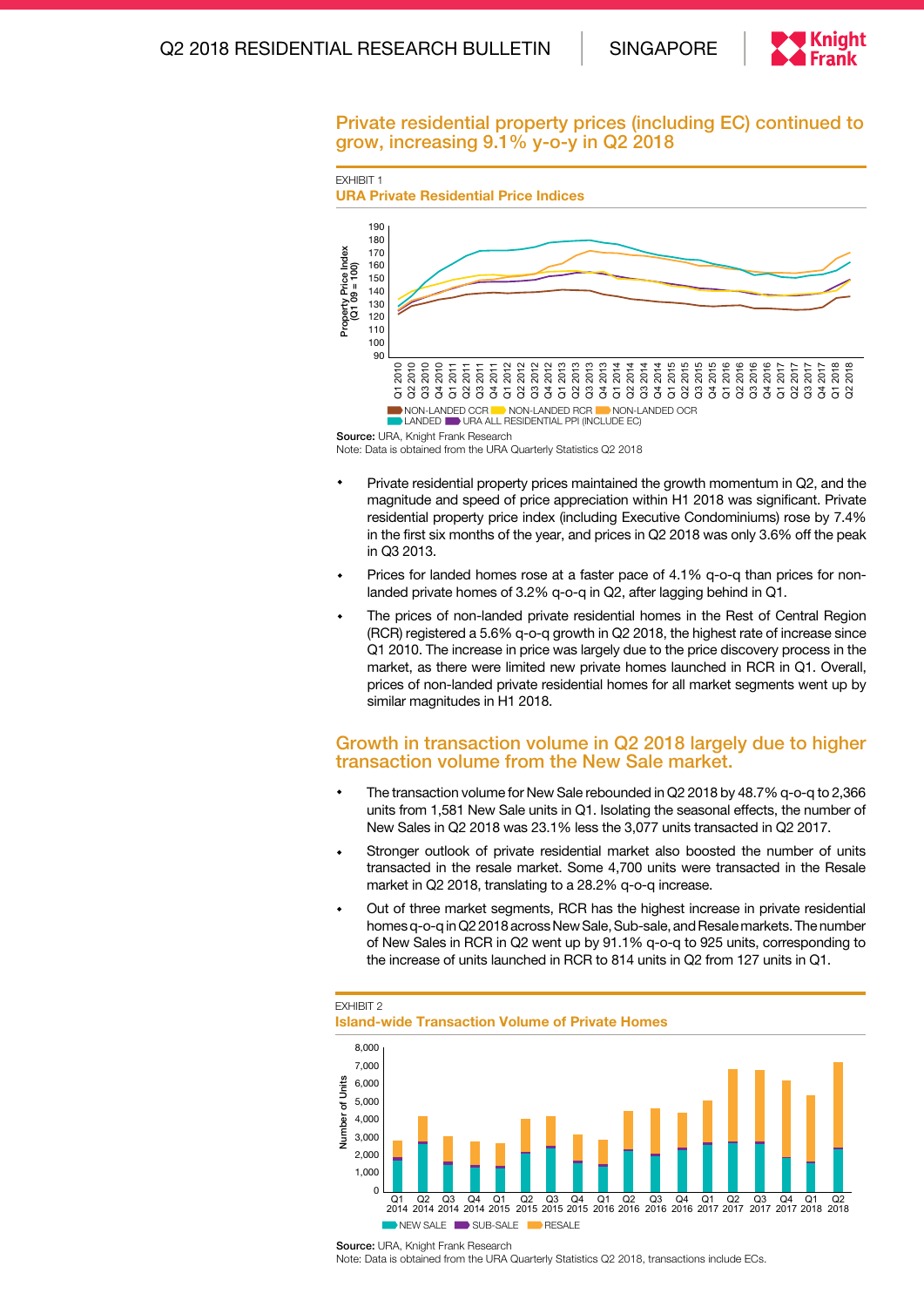



Source: URA, Knight Frank Research Note: Data is obtained from the URA Quarterly Statistics Q2 2018.

### EXHIBIT 4

### Top 5 Private Residential Projects and Top 5 Executive Condominium Projects, by New Sale Volume in Q2 2018

| S/n.           | <b>Project Name</b>                            | <b>Market</b><br><b>Segment</b> | <b>Total No.</b><br>of Units in<br>Project | No. of<br><b>Units Sold</b><br>to date <sup>1</sup> | No. of New<br><b>Units Sold in</b><br>Q2 2018 <sup>2</sup> | <b>Month</b><br>οf<br>Launch | <b>Average Price</b><br>$(S$ psf) in $Q2$<br>$2018^2$ |
|----------------|------------------------------------------------|---------------------------------|--------------------------------------------|-----------------------------------------------------|------------------------------------------------------------|------------------------------|-------------------------------------------------------|
|                | <b>Private Non-Landed Residential Projects</b> |                                 |                                            |                                                     |                                                            |                              |                                                       |
| 1              | Twin Vew                                       | <b>OCR</b>                      | 520                                        | 450                                                 | 444                                                        | May 18                       | \$1,379                                               |
| 2              | <b>Park Place</b><br>Residences At PLO         | <b>RCR</b>                      | 429                                        | 397                                                 | 185                                                        | <b>Mar 17</b>                | \$1,987                                               |
| 3              | The Verandah<br>Residences                     | <b>RCR</b>                      | 170                                        | 170                                                 | 170                                                        | Apr 18                       | \$1,792                                               |
| $\overline{4}$ | The Tapestry                                   | <b>OCR</b>                      | 861                                        | 469                                                 | 146                                                        | <b>Mar 18</b>                | \$1,329                                               |
| 5              | Margaret Ville                                 | <b>RCR</b>                      | 309                                        | 121                                                 | 105                                                        | <b>Jun 18</b>                | \$1,878                                               |
|                | <b>Executive Condominiums</b>                  |                                 |                                            |                                                     |                                                            |                              |                                                       |
| 1              | Rivercove Residences OCR                       |                                 | 628                                        | 627                                                 | 610                                                        | Apr 18                       | \$975                                                 |
| 2              | Parc Life                                      | <b>OCR</b>                      | 628                                        | 608                                                 | 46                                                         | Apr 16                       | \$872                                                 |
| 3              | Northwave                                      | <b>OCR</b>                      | 358                                        | 342                                                 | 44                                                         | Jun 16                       | \$834                                                 |
| $\overline{4}$ | Signature At Yishun                            | <b>OCR</b>                      | 525                                        | 524                                                 | 30                                                         | Sep 15                       | \$789                                                 |
| 5              | Sol Acres                                      | <b>OCR</b>                      | 1327                                       | 1325                                                | 5                                                          | Aug 15                       | \$844                                                 |

Source: URA, REALIS (based on data as at 6 August 2018), Knight Frank Research

<sup>1</sup> Sales data may vary arising from the status update of earlier sales records by developers after factoring drop-<br>out cases. <sup>2</sup> Number of units sold and average prices in the quarter are based on caveats lodged from Apr 2018, lodged as at 6 August 2018.

# The residential leasing market showed signs of improvement with most of the new completions absorbed. The vacancy rates of OCR and RCR are close to the natural rates of vacancy

- The number of leasing transactions (all private residential properties excluding EC) in Q2 2018 grew by 7.3% y-o-y to 21,826 transactions. The volume of leasing transactions rose across all three market segments with the largest increase originating from the RCR segment, which rose by 9.7% y-o-y.
- Vacancy rates in the Core Central Region (CCR) and RCR segments recorded slight recovery, easing by 0.7 and 0.6 percentage points q-o-q respectively in Q2 2018 while vacancy rates in the Outside Central Region (OCR) segment largely stay unchanged, rising slightly by 0.1 percentage points.
- With fewer new completions, we anticipate rents to improve at a moderated pace. Notwithstanding, rents will vary amongst developments depending on amenities, layout and landscaping.
- In Q2 2018, average gross rental yields for the Mid-tier segment remained level at 2.98% while the yield for the High-End and Mass-Market segment dipped by 0.08 percentage points and 0.05 percentage points to 2.66% and 3.12% respectively due to the higher prices achieved in Q2.